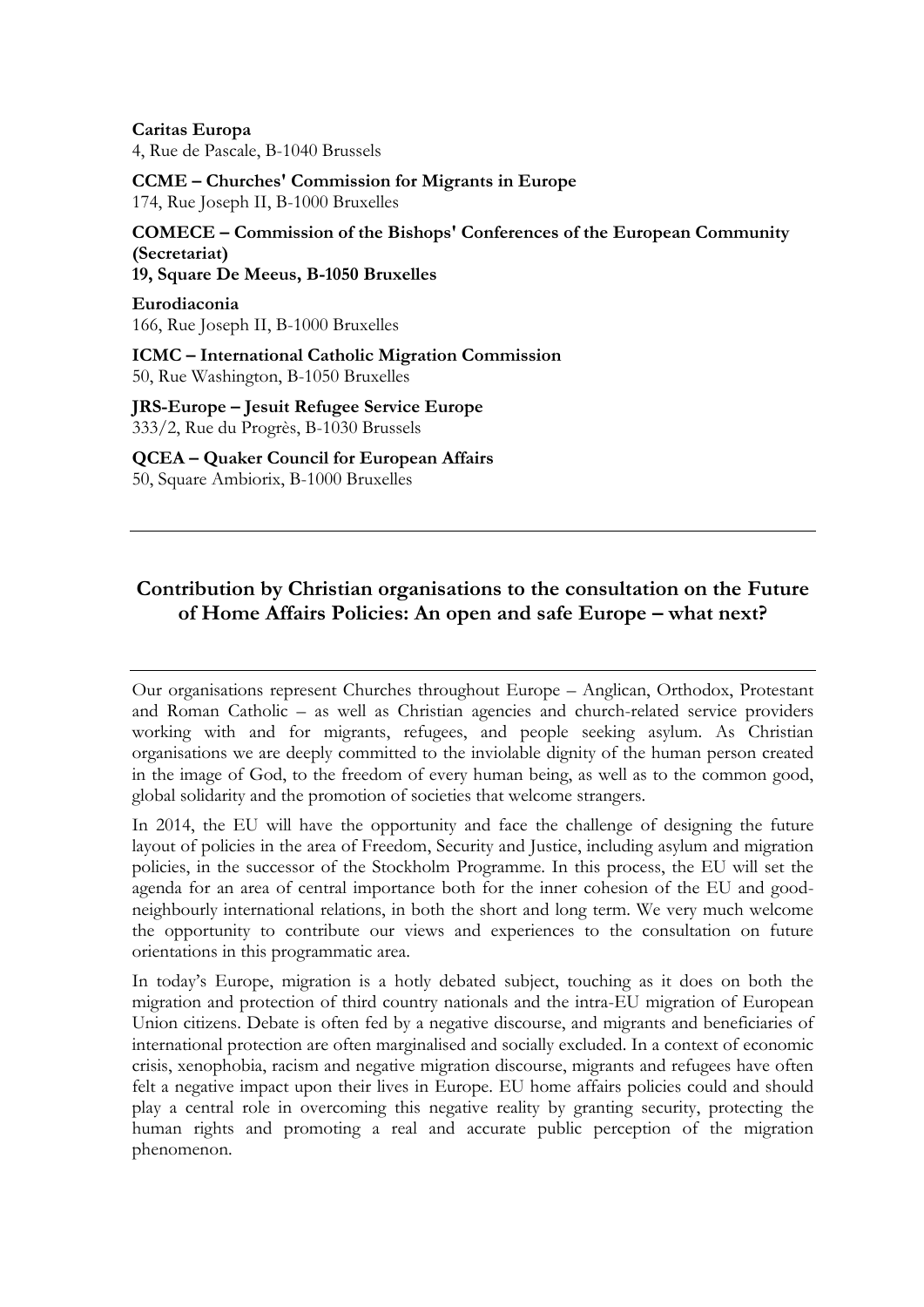The governing principle must be that all policies and actions acknowledge and respect the inalienable dignity of every human being. Consequently, the human rights of all human beings, irrespective of their nationality or citizenship and immigration status must be respected so as to permit the full enjoyment of these rights.

In our view, a return to the balanced approach of the Tampere summit conclusions could be a useful guiding principle for asylum and migration policies in the following years.

### **FAIR TREATMENT OF THIRD COUNTRY NATIONALS**

### *Family life: key to refugee protection, migration procedures and integration*

As Christian organisations we attach highest importance to the right to family life. Family life is of utmost importance for the wellbeing of refugees and migrants, and a central precondition for their successful integration. The right to family reunification is laid down in the Family Reunification Directive. The Court of Justice has underlined in its jurisprudence that the aim of the directive is to enable family life and that it must be interpreted and applied in this light. We hope that the planned interpretative guidelines of the European Commission will underline this fundamental objective of the directive and lead to better application at the national level during the coming period.

As an evaluation of the directive by the European Commission has shown, a number of Member States use and interpret the directive in too restrictive a manner. We would encourage the European Commission to hold Member States accountable for such unjustified restrictions, which often impact dramatically on migrants' lives. While less severe measures are preferable, the Commission should not shy away from launching infringement procedures against Member States not correctly applying the directive.

### *Anti-discrimination policies: an integral part of asylum and migration policy*

In recent years, migrants, people seeking asylum, refugees and ethnic minorities in EU Member States have become increasingly likely to be victims of racist or xenophobic sentiments or abuse, in some cases expressed through acts of physical violence. It is therefore of paramount importance that these groups are adequately protected against all such racism and discrimination. Full implementation of the two Equality Directives of 2000 and of the Framework Decision on racism and xenophobia is therefore necessary, and should be carefully monitored by the Commission. Failure to implement the directives must not remain unchallenged and should result in punitive action by the European Commission.

# *Preventing and addressing destitution: the right to benefit from basic services is a human right regardless of residence status*

Destitution is a reality increasingly affecting people seeking asylum in the EU, as well as other migrants both from within and outside the EU. A lack of permanent status often prohibits people seeking asylum and other third country nationals from taking up employment, thus forcing them into destitution. Citizens from EU countries who move to other Member States often experience difficulties in finding work providing a sufficient living income. These groups are also affected by various forms of exclusion such as from support services, social security and other financial allocations. In some cases, poor public employment services and lack of accessible information about rights contribute to many falling through the welfare system. The Commission should ensure that public relief services at least cover the basic needs of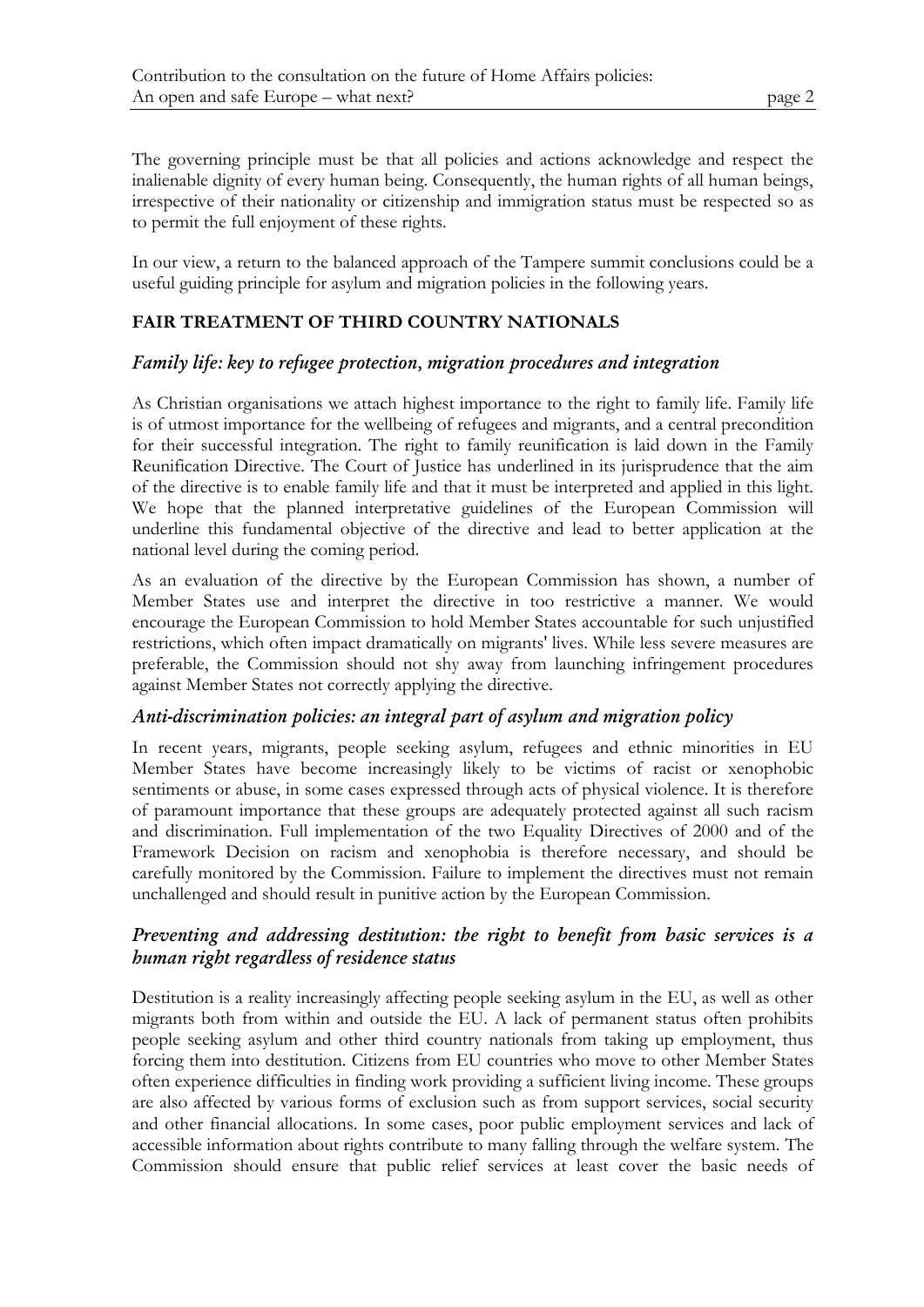migrants, particularly for the most vulnerable among these so that they can have a dignified life.

#### **…the legal dimension…**

The Commission should closely monitor the transposition of relevant EU law, into the national law of Member States. Monitoring in relation to the Reception Directive will ensure that refugees and people seeking asylum have access to proper accommodation that guarantees their rights to private and family life, and that providers of emergency shelters are not criminalized for providing accommodation to undocumented migrants. To ensure migrants are able to live in dignity, the Commission should ensure that public relief services in the Member States as a minimum meet their basic needs; most notably through specialist services for the most vulnerable including special food for the elderly or the ill, assistance for pregnant women or aid for persons with disabilities.

Based on a thorough evaluation of the Return Directive, the EU institutions are encouraged to adopt measures to lay down more precise standards for respecting the economic and social rights of undocumented migrants. The Commission must refrain from interpretations of the directive that restrict opportunities for Member States to adopt and maintain policies that ensure access of undocumented migrants to basic social services.

Where a Member State does not respect its obligations set out in international legal instruments with regard to the respect and fulfilment of economic and social rights of recognized refugees, it is in violation of the EU Charter on Fundamental Rights. The Commission as "the Guardian of the Treaties" should then start an infringement procedure.

#### **…the practical dimension…**

Undocumented migrants face particular barriers to accessing education and training, endure precarious housing situations, and are denied access to homeless shelters and shelters for victims of violence.

Access to adequate and affordable housing and living conditions is a basic human right that Member States need to grant universally. Although the right to an adequate standard of living is stipulated in the ICESCR as well as the UDHR, many migrants live in insecure accommodation and/or in housing conditions that are harmful to their health, due to factors such as inadequate financial resources and limited and/or inaccessible social housing. Whilst children may be entitled to accommodation under national law, undocumented families are sometimes not, thus family unity may be at risk. Barriers to accessing housing for families are often related to the lack of access to work, lack of required residence permits or other conditions related to residency and entitlement at the national and local levels.

Practical, administrative and legal obstacles, as well as extreme poverty combined with exclusionary practices, often prevent migrants, in particular undocumented migrants, from accessing essential basic services such as healthcare. Practical obstacles include the requirement to provide documentation or prove ability to cover medical expenses, a lack of information about the right to healthcare, and the duty of healthcare professionals to report undocumented to the authorities in some Member States. This in turn means that preventable health problems are left untreated and subsequently develop into more serious illnesses. In many Member States, emergency care is given freely to all; however the interpretation of "urgent care" differs from country to country. Additionally, in many cases healthcare professionals are unsure of the care entitlements of undocumented migrants. Information about the availability and the rights to services must be made accessible so that service providers and local authorities are well informed of rights to healthcare and treatment for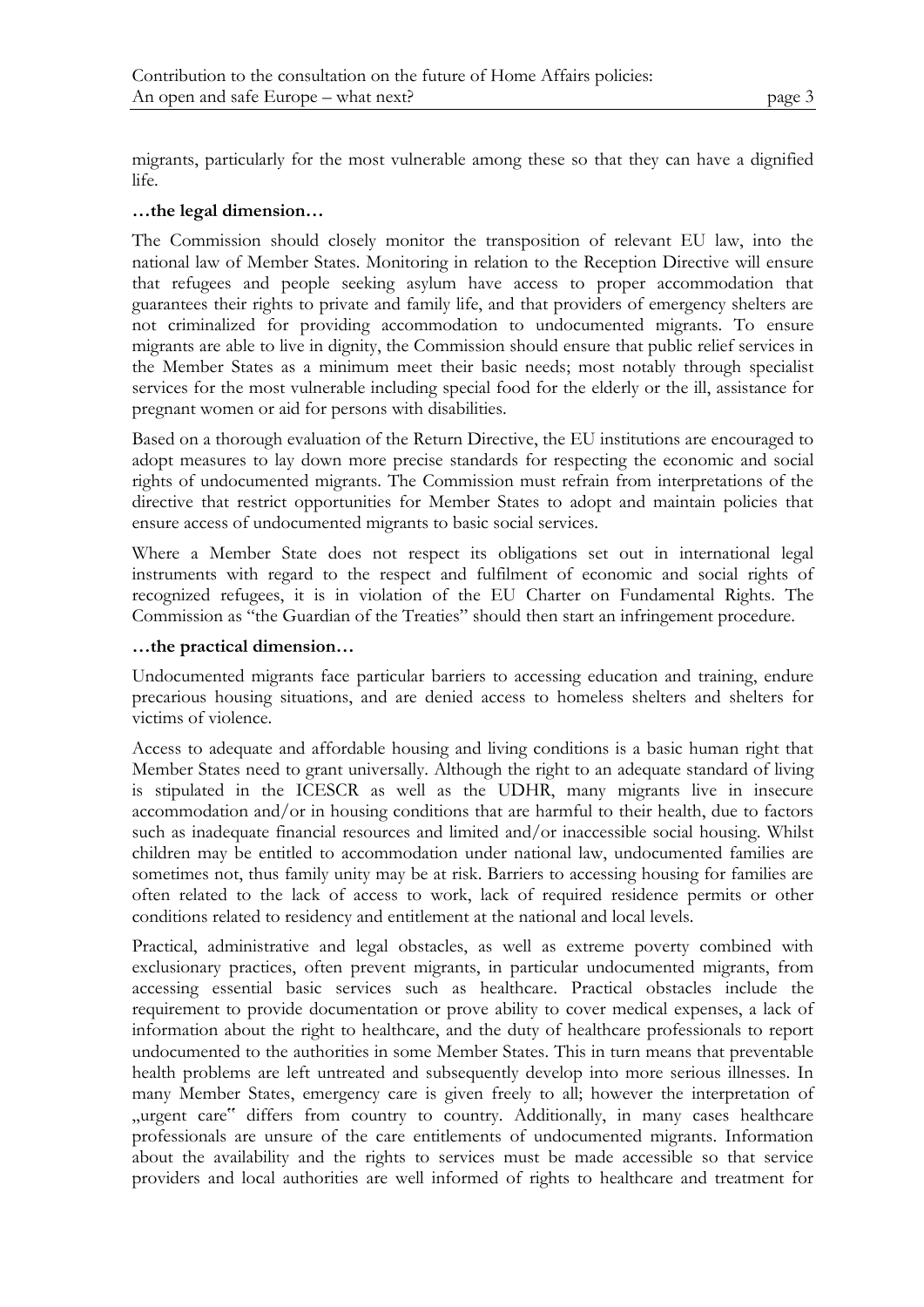mobile EU citizens as well as of migrants from outside the EU. Funding by the EU and Member States alike should also include interpretation and cultural mediation so as to make services more accessible for migrants.

Whilst undocumented children tend to have more rights than their parents, they largely depend on their parents to understand where to access care and which institutions can provide the treatment they need. Undocumented parents fear exposure to the authorities, the subsequent risk of deportation and of their children being taken away by child protection authorities, all of which are important factors that prevent them from seeking medical help for themselves and their families.

#### **…resources….**

Churches, as well as NGOs and service providers, are often confronted with the dilemma of not being able to provide services for migrants due to a lack resources or restrictions on the use public funding for people who do not have a regular migration status. The EU should develop instruments to guarantee migrants' access to basic services and facilities including food, healthcare, accommodation and other homeless services (such as hygiene facilities, laundry and storage), debt counselling, and free or affordable language courses. The necessary financial and human resources should be put at the disposal of service-providing organisations to enable them to work effectively with all people experiencing destitution, including migrants.

### *Binding legislation to prevent criminalisation of humanitarian assistance to migrants*

As recent incidents have shown, many service-providing organisations and ordinary citizens regularly refrain from helping undocumented migrants, or even do not dare to rescue them out of life-threatening situations, e.g. in distress on sea. The EU should make it compulsory for Member States to abolish laws that criminalise humanitarian and social assistance to undocumented migrants. Furthermore, service providers should not risk losing public funding because they assist undocumented migrants, which in some Member States is unfortunately now a reality.

The existing national frameworks should clearly define that humanitarian assistance to undocumented migrants is not legally punishable. We would, in this context, welcome if Article 1,2 of Council Directive 2002/90/EC defining the facilitation of unauthorised entry, transit and residence, which allows Members States to exclude humanitarian assistance from punishment, would be changed from a "may" clause into a "shall" clause.

### **A COMMON EUROPEAN ASYLUM SYSTEM**

# *Implementing the CEAS: Ensure transposition and a monitoring mechanism for implementation and useful effect*

Our organisations welcome the positive steps made toward the harmonisation of asylum and migration policy, in particular the decisions involving the Common European Asylum System (CEAS). While higher standards would have been desirable, the adopted EU legislation can provide protection to many migrants and refugees. National governments must now transpose and implement these new EU legislative standards in open dialogue and cooperation with EU institutions, NGOs, churches and UNHCR. Where concerns exist in the EU legislative standards, Member States should take the opportunity during the transposition process to apply more favourable standards in line with the Charter of Fundamental Rights and other international law. These standards should also guarantee that migrants, persons applying for asylum and beneficiaries of international protection are properly informed about and able to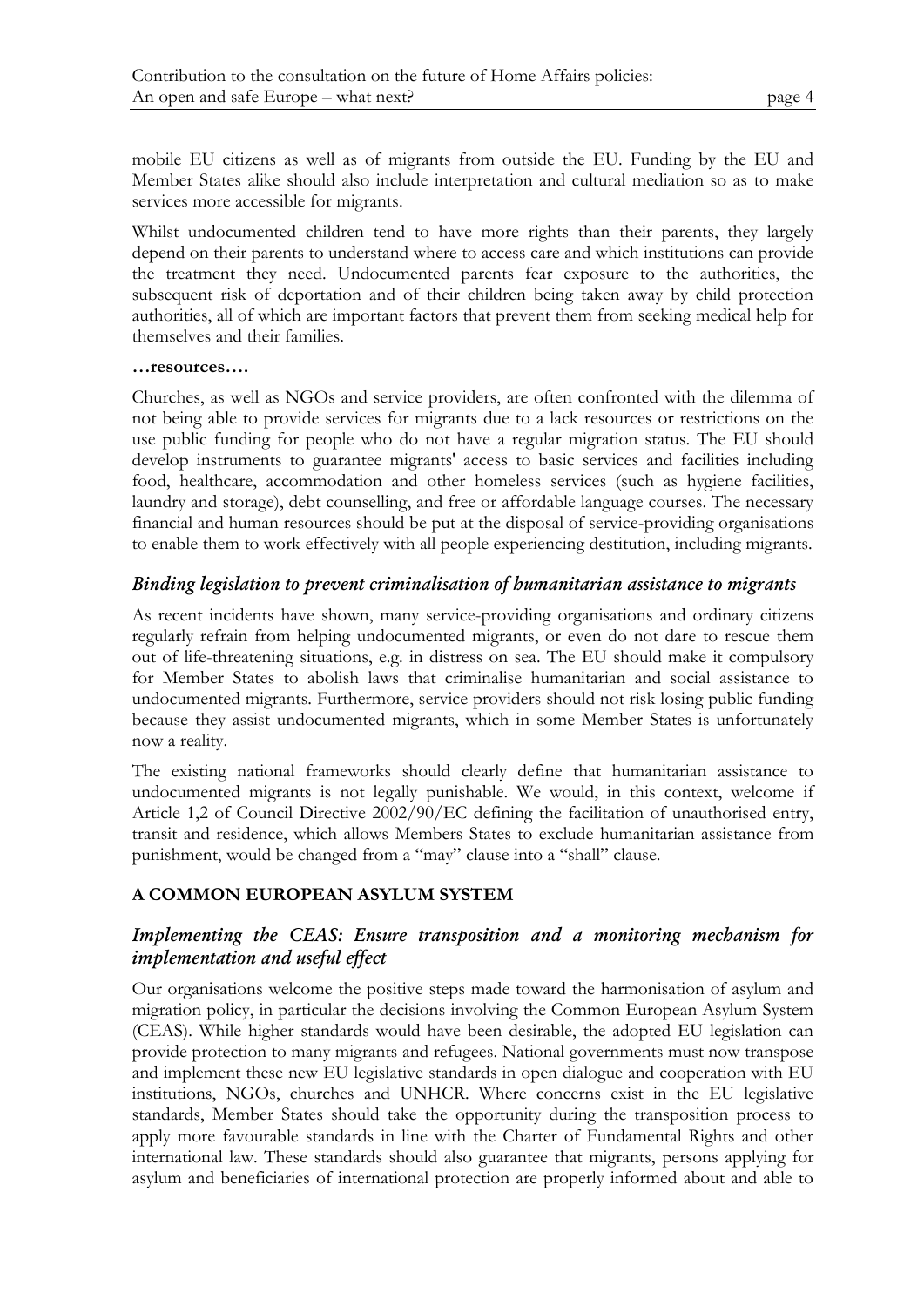access and assert their rights. The European Commission will need to robustly monitor the full and correct transposition of EU law into national law and practice. In cases where transposition fails, the Commission should, as an ultimate measure, launch infringement procedures.

# *Resettlement: Continued commitment and coordination to ensure a higher number of places and increased impact*

Refugee resettlement remains an important instrument through which the EU shows its commitment to refugee protection and responsibility-sharing. Resettlement can provide lifesaving protection to refugees whose life or liberty is at risk, offer durable solutions to refugees alongside local integration and repatriation, and express European solidarity with those countries that host the majority of the world's refugees. While resettlement will remain a voluntary activity for Member States, the European Commission should ensure that EU resettlement remains on the political agenda and firmly anchored in the external dimension of the CEAS. In view of the increasing global numbers of refugees, particularly from Syria, Commission services, including the EU External Action Service, should jointly promote an increase in the number of resettlement places offered by Europe. Better coordination and links should be established with other EU programmes that ensure services and protection for refugees, such as through the European Community Humanitarian Office (ECHO), development programmes and Regional Protection Programmes (RPPs), in order to increase the impact and strategic use of resettlement. Resettlement is a durable solution, and the European Commission should therefore ensure that resettlement funding is not made available to programmes offering only a temporary residence status to refugees. Our organisations look forward to working with the Commission to mobilise public opinion in support of resettlement, and to achieve the target of 20,000 resettlement places in Europe each year by 2020. Regular exchange between the Commission, Member States, NGOs and UNHCR could contribute to a better coordination of responsibilities as well as to clearer common priority-setting for European resettlement in its global context.

# *Offering speedy access to Europe: humanitarian visas and protected entry procedures*

In addition to resettlement, Member States can offer emergency protection to refugees by issuing humanitarian visas and offering Protected Entry Procedures. These mechanisms can offer speedy access to protection on the EU territory for refugees and their family members, and are therefore crucial protection tools. There is, however, a need for a coordinated approach, in particular for medical and vulnerable cases (56% of refugees from Syria are women and children). The EU should consider implementing measures that will enable access to protection for refugees already in their countries of origin or in neighbouring countries. The proposed Visa Code could allow easier access to embassies by including also the interchangeability of embassies of different Member States, making the situation of migrants much easier in other procedures such as family reunification.

# *Alternatives to the current Dublin system: countering its detrimental impact*

In recent years, NGOs and Churches including members of this group have published substantial evidence on the detrimental impact of the Dublin system. The newly adopted Dublin III Regulation (Regulation 604/2013) has some potential to remedy some of the protection gaps. However the major problem remains: it forces people seeking asylum to reside in countries where they do not want to be and where often they do not get the access to specific protection mechanisms adapted to their needs. As long as there is limited convergence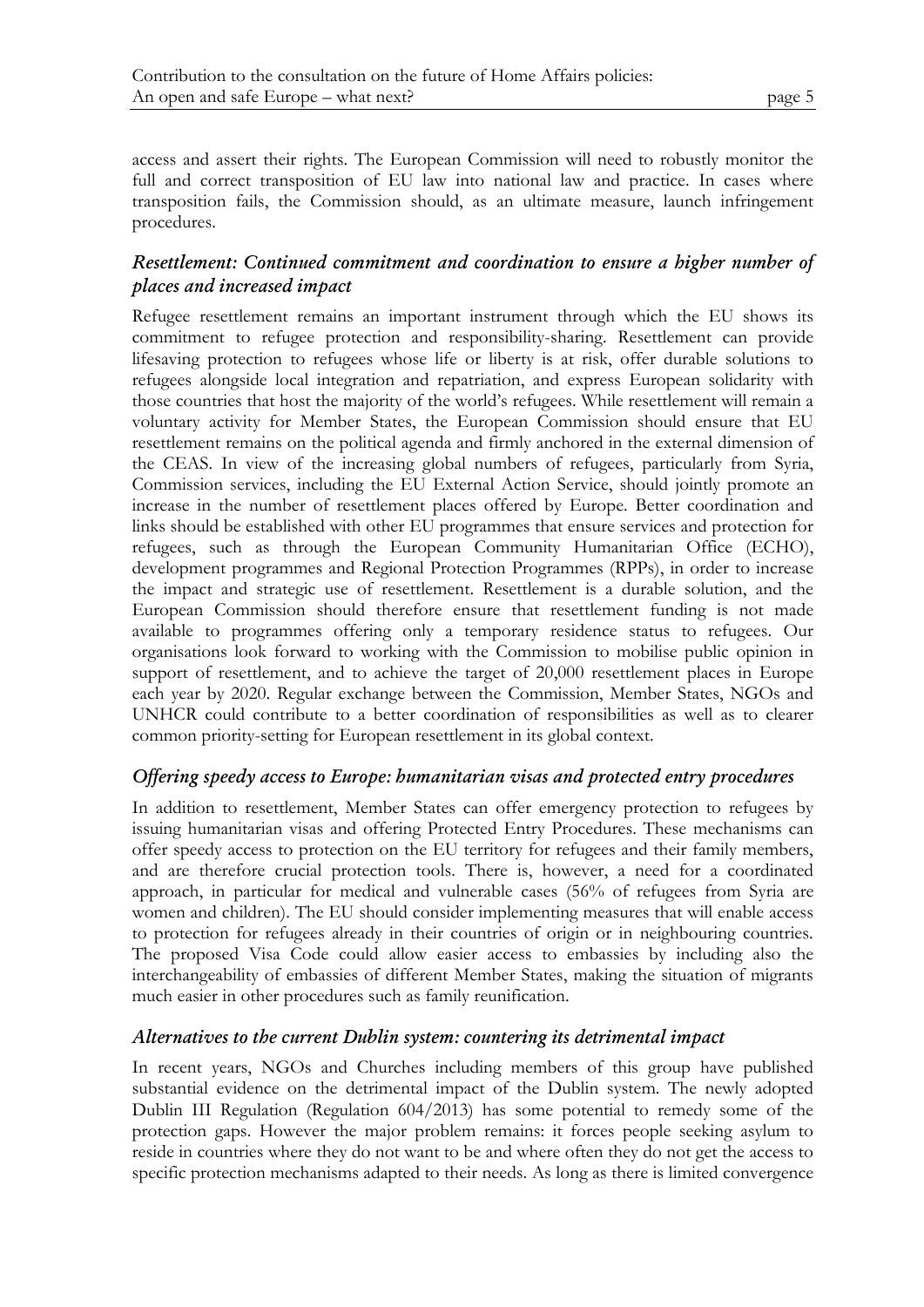and harmonization in asylum policies and practices across Europe, people seeking asylum who are subject to the Dublin system will remain at risk of having their rights violated.

We would therefore welcome discussions how to revise the Dublin system in order to ensure that it better accommodates the wishes of people seeking asylum and becomes a tool of guaranteeing access to high standard protection.

As long as the current Dublin system remains in place, the 'Early Warning System' that is provided for in the recast Dublin regulation must be further developed in order to identify, as early as possible, critical elements in a Member State's asylum procedures and reception capacities. As the example of Bulgaria clearly shows, the current system does not sufficiently provide for an early identification of problems and development of solutions. It is recommended that the Commission and EASO include civil society reports more frequently in their assessments to identify gaps in asylum procedures and reception capacity.

# **MANAGEMENT OF MIGRATION FLOWS**

### *Labour migration: offering a realistic, comprehensive and rights based framework*

Despite current peaks of unemployment in a number of Member States, demographic trends alone will make it necessary for EU Member States to organise labour migration on a larger scale. Already today, many jobs requiring low or no qualifications are filled by irregular migrants in irregular employment situations. Labour migration policies therefore need to address labour market needs across all levels of qualification. In order to avoid increasingly complicated, untransparent and unworkable regulations, we argue for a horizontal, comprehensive approach to labour migration. A re-examination of the 2001 proposal for a Directive on the conditions of entry and residence of third-country nationals for the purpose of paid employment and self-employed might be useful in this respect. The ongoing reform of EURES could offer an opportunity to extend the features of the job portal to non-EU jobseekers.

Furthermore, migrant workers often face discrimination in the labour market, endure precarious working conditions and, as a result of temporary and short term contracts, face periods of unsecured social protection. The economic and financial crisis is making the situation of unemployed migrants even worse, through reduced access to the labour market and a lack of job opportunities in many parts of Europe. As the employment/labour rights of those without work or residence permits are at risk, global social protection coverage (access to healthcare, education, social security) – a main pillar of decent work – is crucial to creating societies where people can live in dignity.

# *Return policies: prioritising assisted voluntary return and ensuring safeguards in case of enforced returns*

Sustainability of voluntary return and reintegration should be the main focus of EU policies on return. In practice, states should prioritize sustainable assisted voluntary return and reintegration over forced return.

Where forced returns are implemented, they must always be carried out in a safe, dignified and sustainable manner and in line with the Charter of Fundamental Rights. Binding standards to guarantee the dignified treatment of those returning should be further developed, and NGOstate cooperation on monitoring returns will remain essential and should be enlarged in scope.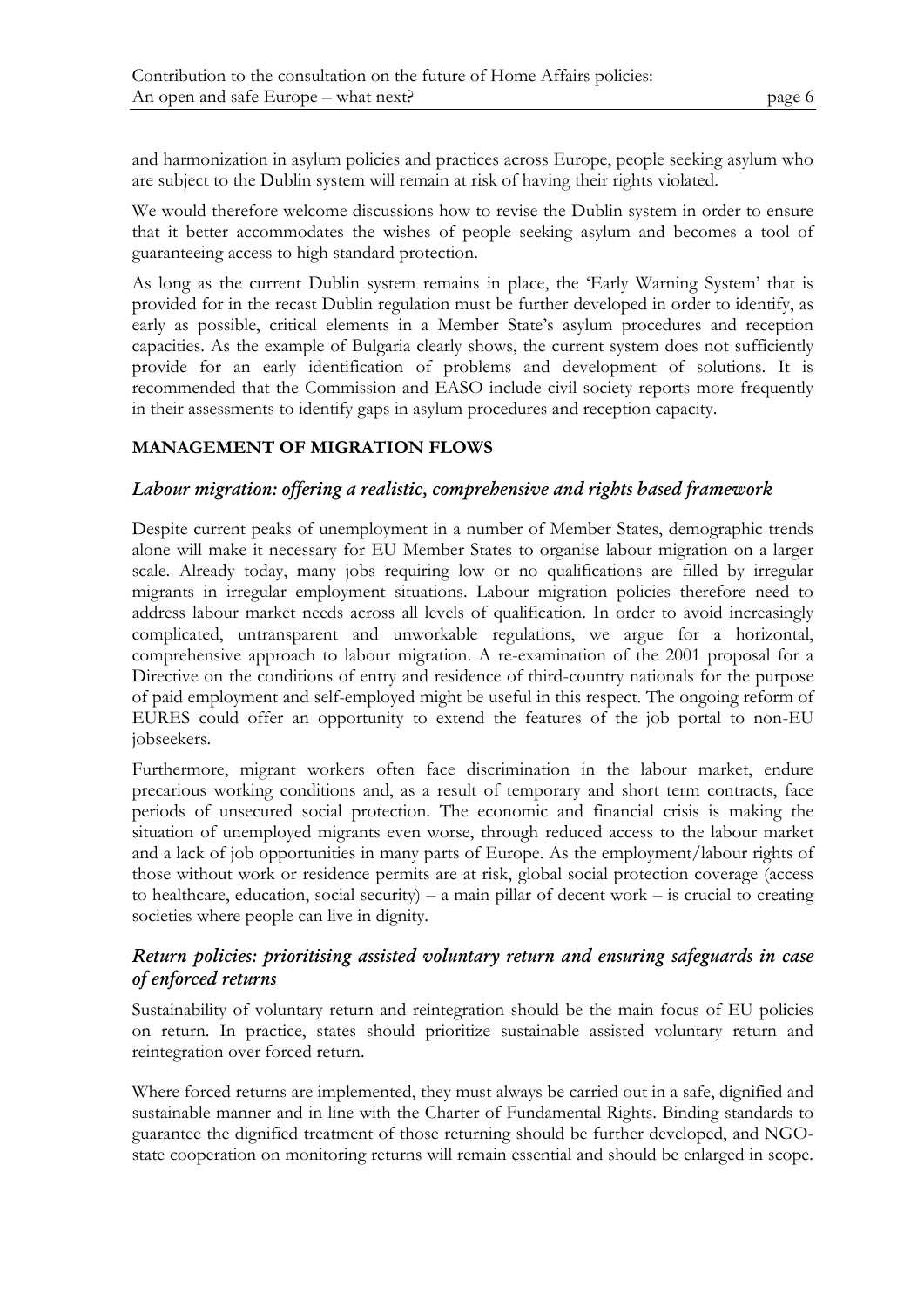Where return is not possible for technical or other reasons, or where it would be inhumane, people should not be left in limbo and should be granted a legal status to remain.

In some cases, there is a specific need for reintegration and repatriation services such as psycho-social help for those who have unsuccessfully attempted labour migration and returned to their country of origin. For sustainable return, it would be useful if the country of origin would better facilitate the repatriation process and meet the needs of their repatriated citizens via measures to facilitate their inclusion, so that they do not end up in the same situation of poverty and exclusion that they originally left. In programmes with countries of origin, the EU should underline the need for human rights to be upheld and social and other services to be improved and made accessible.

### *Integration: a two-way process which must go hand-in-hand with social inclusion*

In recent years, integration has remained high on the political agenda, although less attention has been given to the notion that integration is a two-way process requiring change from those newly arrived and the 'host' society. For the coming period, we would therefore welcome an increased focus on measures to help prepare European societies for increased diversity and to ensure welcoming societies. Integration remains meaningless unless it is underpinned by social inclusion of migrants, and it is therefore important that social services and social affairs legislation affecting migrants facilitates their speedy social inclusion.

Migrants across Europe are today among the most vulnerable groups in society and are often socially excluded through lack of access to rights, employment, education and social services. One out of ten people at risk of poverty and social exclusion in the EU have a migrant background, all the more concerning in the context of the current economic crisis and harsh austerity measures, where migrants have been affected by the financial cuts to social protection mechanisms and social services. We are particularly concerned to see reduced welfare provisions and restricted access to social services for migrants. The fact that leading politicians in Member States argue that migrants posed an unreasonable burden to the welfare system, is of grave concern. Migrants are blamed for deficiencies of the systems without factual justifications. Exclusion will however lead to disintegration rather than integration.

We acknowledge that with rights come responsibilities and that like all EU citizens migrants are expected to contribute to and participate in civic life. Integration is a two-way process and every individual must be empowered to be active in that process. The Active Inclusion strategy is one tool that can address the need for integrated approaches to social inclusion, including the social inclusion of migrants. If implemented effectively, the three pillars of access to quality services, inclusive labour markets and adequate minimum income can prevent many migrants from falling into poverty and exclusion. However Member States overall are currently not managing to implement the strategy in an integrated way, and are overly focused on the employment pillar, stressing activation rather than active inclusion. The Commission therefore needs to do more to follow up on the implementation of active inclusion based on their commitment made in the Council Conclusions of 2008.

There are other non-legislative measures that could be implemented, Member States, for example, should develop a better understanding of the impact of inadequate migration and integration policies on poverty and extreme poverty, as well as the role of EU antidiscrimination legislation in preventing and combatting housing exclusion (for example through awareness-raising actions and facilitating the sharing of good practice). It would also be useful to undertake more research into the cost of migrant exclusion.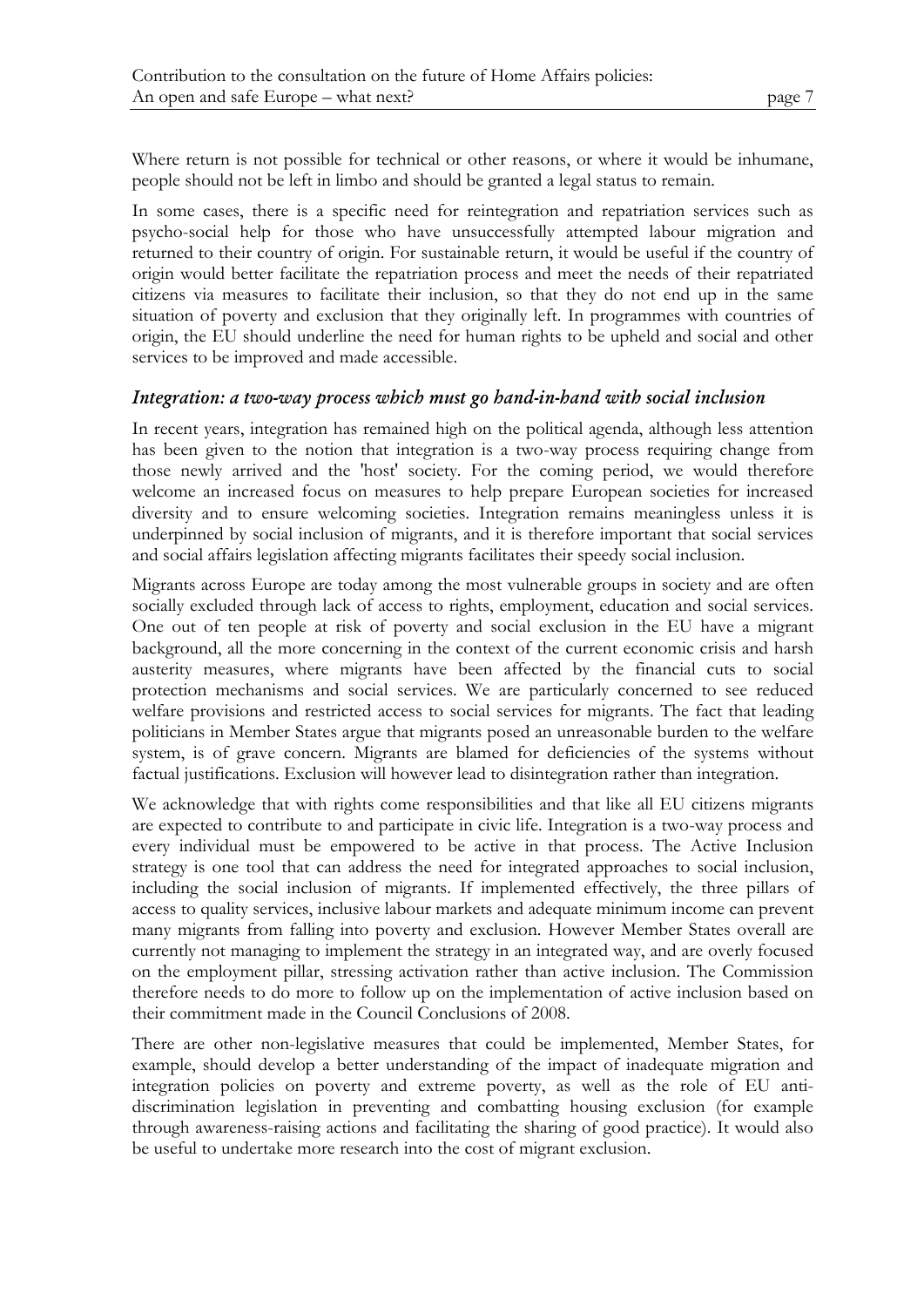# *Developing and implementing alternatives to detention*

Protracted detention of irregular migrants and people seeking asylum has fast become a routine practice rather than an exceptional measure. Given that EU instruments such as the Return Directive, the Reception Conditions Directive and the revised Dublin Regulation limit the use of detention, we would hope that the Commission will thoroughly monitor to ensure that detention is used as last resort. Monitoring would include an examination of how legal grounds for detention are used.

Developing and implementing alternatives to detention will produce much more humane outcomes for migrants, and also be less expensive for states. We would in this context recommend both partnering with NGOs and exchange among Member States on best practice for alternatives to detention, as well as undertaking pilot projects on alternatives with expert NGOs. In monitoring detention the Commission should pay particular attention to vulnerable groups, especially children and families, for whom detention violates fundamental rights such as the best interest of the child.

# **PARTNERSHIPS WITH COUNTRIES OF ORIGIN**

# *Preventing loss of life at the EU's border: clearer rules and responses to search and rescue at sea*

Over the past years, many persons have tried to escape human rights violations or other dangers to their life in their countries of origin and seek protection in Europe. They have often failed. Almost every week, we receive news about a boat with hundreds of refugees on board having foundered, with its passengers rescued with little time to spare or even drowned. The tragic events in Lampedusa, Italy, and the recent pushbacks of migrants and refugees at Greek borders highlight the need for a critical rethink of Europe's asylum and migration policies. As a priority, this would need to include the development of a clear and effective mechanism to determine who is responsible for rescuing boats in distress.

In addition, the EU must ensure that migrants are not pushed back or pulled back at the borders, a practice clearly refuted by the ECtHR judgement in the case of Hirsi Jamaa v. Italy. It has to be guaranteed that migrants have access to safety and proper asylum procedures. Border surveillance measures and joint border operations should be primarily used to save lives and bring people to safety, and not to keep people away who are seeking protection. A complaint mechanism should in this context be developed for FRONTEX operations.

Last but not least, legal migration alternatives should be developed to help reduce numbers making a perilous journey to Europe.

# *Maintain access to EU territory for vulnerable groups*

While border protection is a legitimate interest of EU Member States, procedures should be designed in a way which allows access to EU territory for persons in need of international protection. We would in this context recommend an evaluation of the effects of the different instruments, such as carrier sanctions, on access to the EU for the most vulnerable.

# *No externalisation of responsibility for protection*

In recent years and through a variety of instruments, the EU has influenced migration policy in countries in its neighbourhood. The focus has been on building the migration management capacity of those countries, usually including capacity building for asylum as well as tougher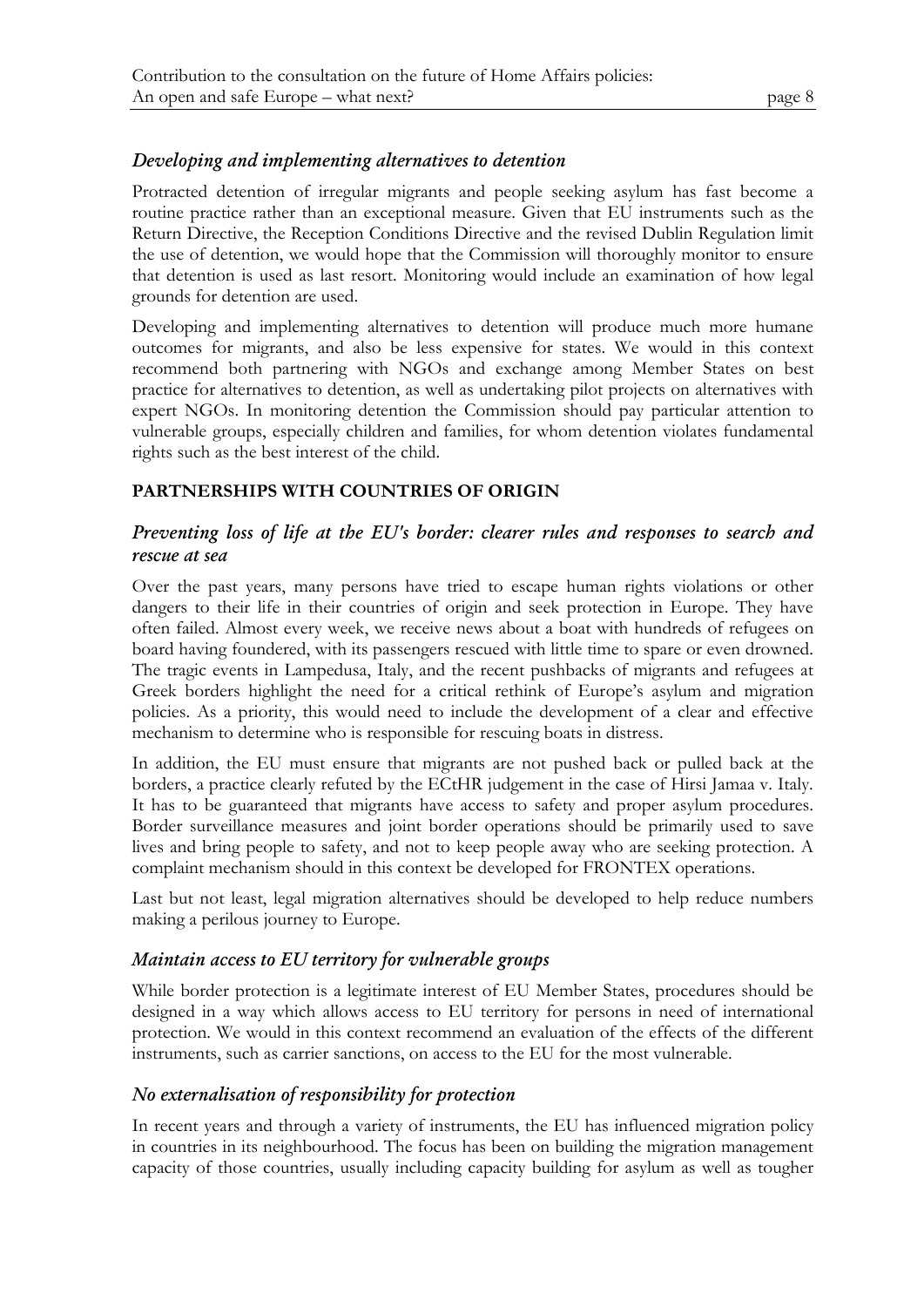management of borders with the EU. While it is a welcome development that more countries build protection capacity, this should not serve as motivation to shift the responsibility for protection to countries with new and fragile protection systems, or be used as a justification for keeping people away from the borders of the EU. Political and financial cooperation should not be made conditional on a third country´s tightening of borders, and financial assistance should not be given to corrupt governments even if they sign readmission agreements.

Safeguards for human rights must be established in EU relations with third countries. Even if some readmission agreements contain a "non-affection clause" saying that the agreement does not affect any other obligations under international law, this is not sufficient to safeguard the human rights of the persons returned under the agreement. The right not to be subjected to torture, for instance, must not only be recorded in law but ensured by the implementation of concrete safeguards for its respect in practice.

### **ANTI-TRAFFICKING**

# *Proper implementation and application of the EU Anti-Trafficking Directive is of central importance in combating trafficking*

Trafficking in human beings in Europe remains a worrying phenomenon, with over 23,000 people identified as victims of trafficking in the EU during 2008-2010 period and many more victims unrecorded. The 2011/36/EU Directive on preventing and combating trafficking in human beings, with its orientation on protection and prevention, is of central importance to the fight against trafficking. The Commission must ensure that provisions on protection and prevention are transposed in national legislation and practice alongside criminal law provisions for combating trafficking. The Commission and Member States should place the 2011/36/EU Directive and relevant jurisprudence of the European Court of Human Rights and Court of Justice of the European Union at the centre of their anti-trafficking strategy.

### **FREEDOM OF MOVEMENT**

# *Free movement needs clearer rules with regard to EU citizens who are economically inactive*

In recent months, freedom of movement, one of the fundamental EU freedoms, has come under severe attack, and a number of Member States have very vocally raised the issue of EU citizens who have exercised their right to free movement and found themselves destitute in another Member State. Some Member States have expelled, or threatened to expel, such EU citizens – a clear breach of the EU acquis on free movement.

Despite being highly regulated and building on extensive case-law, understandings of residence rights provided by free movement, especially for people who do not have or no longer have any income, diverge across Member States. Additionally, access to emergency support and accommodation and social welfare benefits for this group differs widely between Member States.

The EU should clarify the rules in order to better define the criteria for residence to be considered by Member States in this context. It must be ensured that no EU citizen exercising his/her right to free movement is left destitute, and that EU citizens who are not economically self-sufficient can access emergency accommodation and support that is available until individual residence rights have been fully assessed.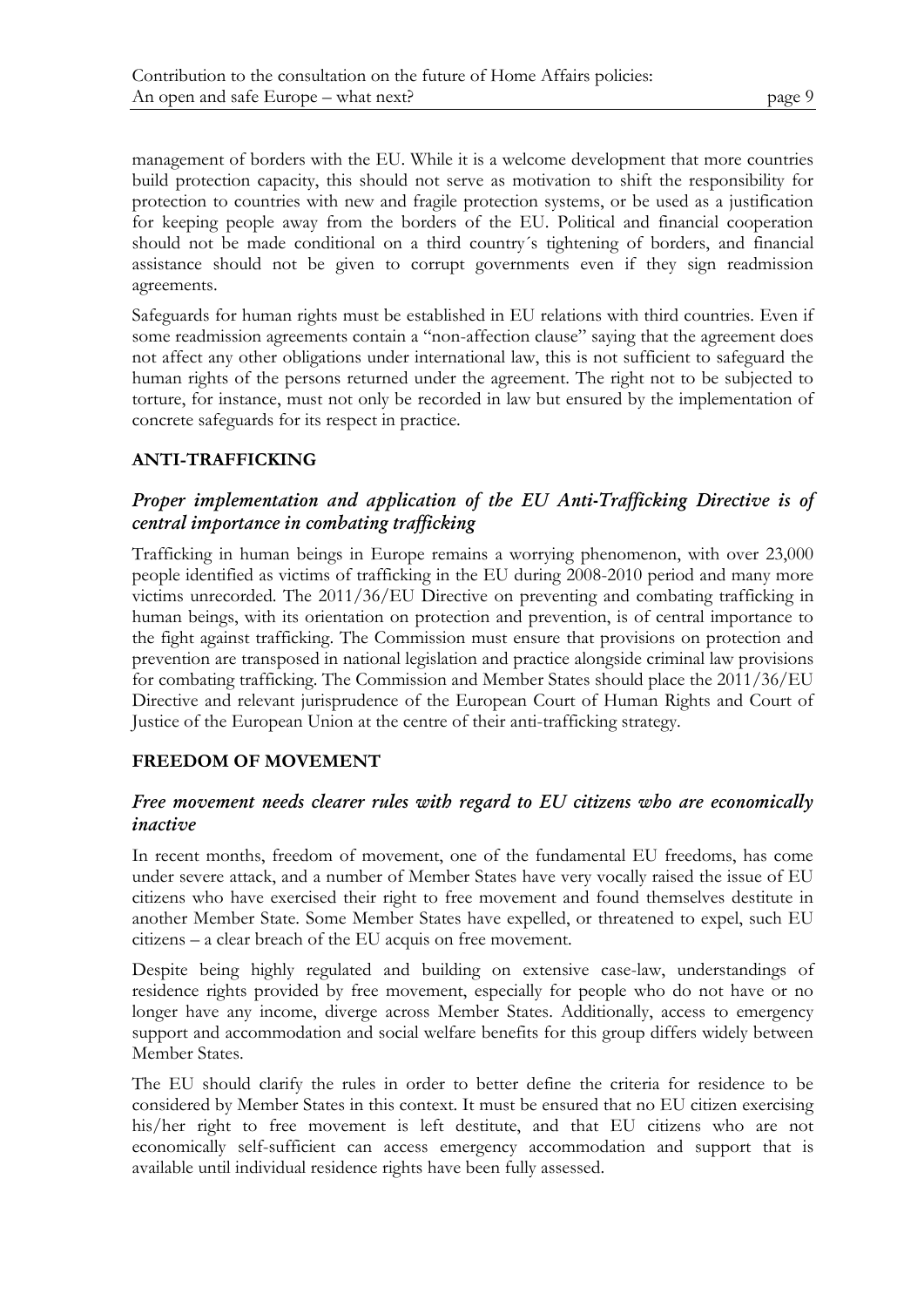We would also encourage the Commission to continue its work in defending the acquis on freedom of movement against unjustified attacks. It is the responsibility of the EU and its Member States to uphold the right to free movement enshrined in the Treaty, including by countering public perceptions that are not based on facts or economic realities.

Currently the responsibility to assist EU migrants who have fallen though the gaps of the welfare system is left to NGOs such as humanitarian and faith-based organisations, and many Churches and church-related service providers are already providing information, advice and support to many EU citizens exercising their right to free movement. However, service providers need to be supported to assist EU migrants and public funding should therefore be made available to provide such assistance (and not only during winter months). The EU should support Member States to provide assistance to EU citizens exercising their right to free movement, and Member States should work in collaboration with NGOs to provide information and support services, improve public employment services and train local authorities in the rights and entitlements of EU citizens.

# **HORIZONTAL ISSUES**

# *The need for a facts-based debate*

One of the more striking observations of recent years is that debates on migration, be it intra-EU or third country migration, are creating an alarmist discourse often based on anecdotal knowledge rather than detailed studies or facts. Migrants are often used as a scapegoat in times of crisis and are increasingly referred to as a "burden" on welfare states. We must not allow the crisis to justify the weakening of fundamental human rights in Europe and to lead to the proliferation of xenophobic rhetoric.

While most of this tendency can be attributed to politicians in Member States and their respective agendas, we urgently appeal to the Commission to contrast and counter such tendencies with factual information on migration and mobility. In this context, we commend the facts-based and principled approach by the Commission in recent debates on freedom of movement.

# *Policy coherence in all migration-related areas*

At EU level, migration and asylum are policy areas which are not only dealt with under home affairs, but also under social affairs and employment, justice or neighbourhood policy – to name just a few. We would recommend that regular inter-service consultations become the rule, beyond the formal procedures foreseen for the adoption of official statements, to ensure an integrated and coherent approach to migration.

More specifically, migrants should be included within social inclusion, anti-poverty strategies and social investment strategies. Attention should be paid to the Commission's Common Agenda for Integration, the principles of which should be taken into account when mainstreaming migration concerns into inclusion strategies, to the European Platform Against Poverty and Social Exclusion and the Social Investment Package. Mainstreaming the rightsbased approach throughout the Europe 2020 Strategy, including the National Reform Programmes, the National Social Reports and the Country-Specific Recommendations, into the European Semester could ensure that migrants have equal access to rights, resources and opportunities.

Given the highly interrelated determining factors of integration such as housing, health, employment and education, the mainstreaming of integration objectives into all such relevant